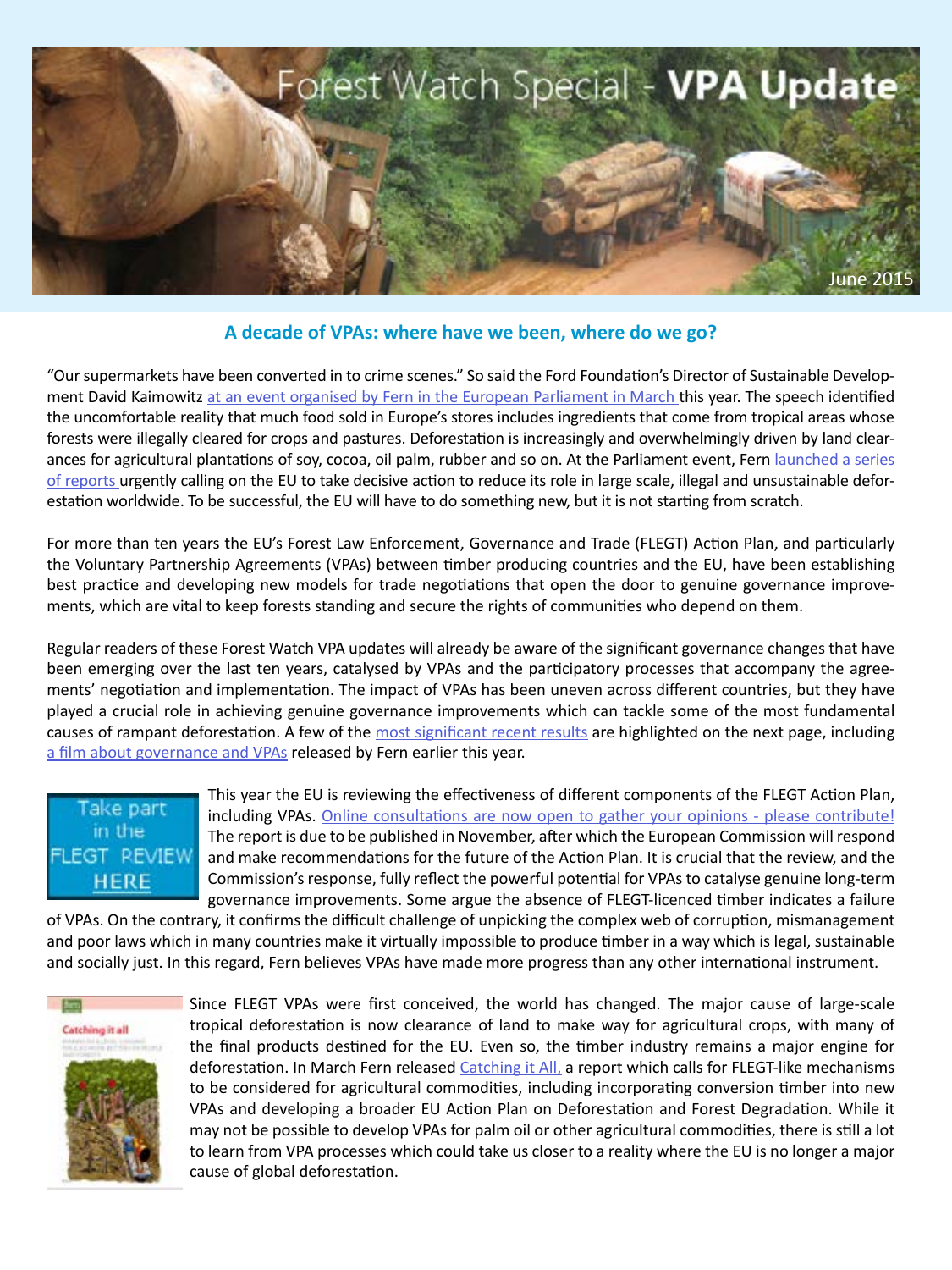<span id="page-1-0"></span>**A very brief overview of the most recent advances to which VPA processes contributed. For more detailed information, see previous Forest Watch Special VPA updates, or visi[t www.loggingoff.info](http:// www.loggingoff.info)**



# **1. Guyana**

Indigenous villages and the Forest Department are moving towards unprecedented dialogue and openness. The next step is for dialogue to translate into a change in government behaviour.

# **2. Honduras**

At the insistence of civil society organisations (CSOs), VPA texts guarantee the rights of forest communities, including tenure rights and livelihood rights.

# **3. Central African Republic**

The civil society platform formed to participate in the VPA process has been able to strongly influence the country's new draft constitution, ensuring the International Labor Organisation (ILO) Convention on Indigenous Peoples' Rights, the right to environmental information and justice, and improved natural resource sector transparency are all included. Following the coup and the ensuing potical crisis, this represents a real opportunity for CSO-led governance reform in the country.

# **STORIES FROM THE GROUND**

[Watch this film about governance and VPAs](http://www.fern.org/storiesfromtheground)  (7 mins)

## **4. Ghana**

In 2014, CSOs lobbied successfully for logging taxes to be raised for the first time in a decade. As a portion of these taxes are owed to local communities, this should eventually mean greater revenues for communities.

# **5. Liberia**

The government's 2014/2015 budget includes US\$1 million for communities, in partial payment of the US\$ 1.4 million owed by the government and successfully claimed by communities through the VPA process (payment still pending).

The text of the new Land Rights Act (not yet adopted), will give statutory strength to the customary land rights of communities, enabling them to demand a proper income if they chose to rent land to timber companies, mining companies or others.

# **6. Vietnam**

The VPA legality assurance system (LAS) incorporates a definition of tenure which is more sympathetic to communities, and leans towards accepting CSO reccomendations on the issue.

# **7. Indonesia**

CSOs have used the transparency and monitoring requirements of the VPA to demand access to information about logging concessions. Extracting this information, and a ruling that it must be routinely made public, is a major success considering the forestry department has been identified as the most corrupt government department in Indonesia. Greater transparency paves the way for governance improvements across the board.



THE ONLINE RESOURCE FOR INFORMATION ON **VOLUNTARY PARTNERSHIP AGREEMENTS**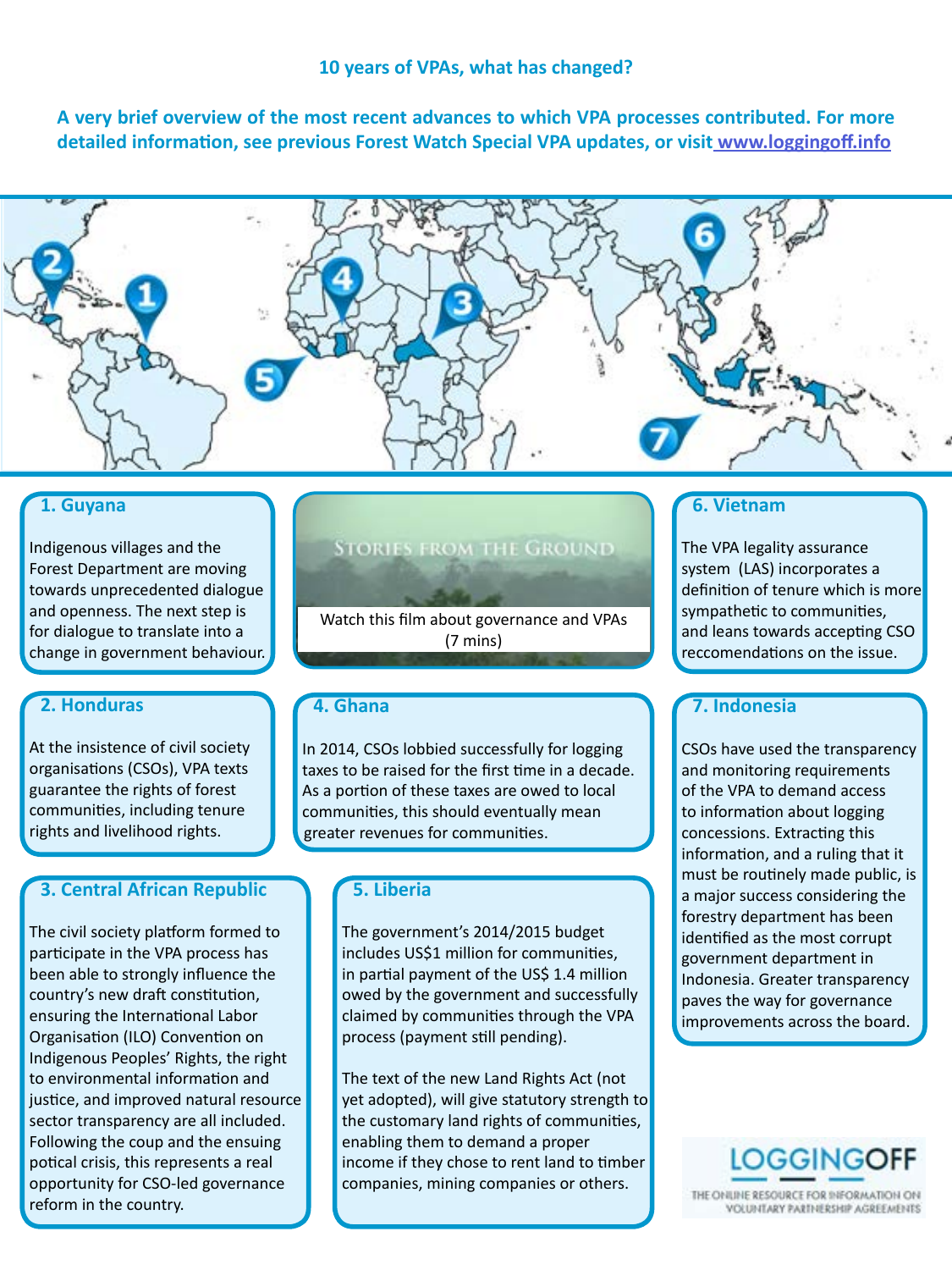

## **Africa**

### **Cameroon Official VPA status:** implementation phase since 2011

Researchers conducting the FLEGT Action Plan review ([see](#page-0-0) [main article](#page-0-0)) visited Cameroon in May. NGOs presented a [position paper](http://www.fern.org/November2014FLEGTUpdate) emphasising the need to continue the VPA process and highlighting areas of concern. Poor transparency remains one such difficulty. The long-awaited report of the Independent Auditor examining the legality and consistency of forest titles (see [previous VPA update\)](http://www.fern.org/November2014FLEGTUpdate) has still not been published. The contract with consultants Agreco to fulfil the Independnet Monitor position (with a role of monitoring compliance infractions of the VPA legality grid) expired in 2014, meaning that currently there is no formally recognised independent monitor. A new terms of reference for the role is being developed in consultation with the Community and Forest platform. In the meantime, NGOs are continuing to carry out external independent forest monitoring. National NGO Foder and the Rainforest Foundation UK have developed a 'real time forest monitoring' platform to systematise the monitoring activities of communities and indigenous peoples and improve the dissemination of findings [\(http://monitor.](http://monitor.mappingforrights.org/) [mappingforrights.org/](http://monitor.mappingforrights.org/)).

A consultant has been hired by the European Forest Institute (EFI) FLEGT Facility to carry out VPA impact monitoring, as mandated under article 17 of the VPA. The German Development agency GIZ has dropped its longheld plan to fund a FLEGT facilitator in Cameroon (there has never been one), and instead intends to establish a 'demand driven FLEGT support system'.

A consortium of consultants has finaly been appointed to complete work on the computerised database, SIGIF 2, in to which VPA chain of custody information is supposed to be inputted. The SIGIF 2 programme was initiated in 2010 but is still incomplete; it is now scheduled for launch in August 2015.

### **Central African Republic Official VPA status:** implementation phase since 2012

Following an extended standstill on VPA implementation after the war, on 5 December a meeting of the Joint Implementation Committee (JIC) was held and co-chaired by the Head of the EU Delegation in CAR and the Minister of Water, Forests, Fishing and Hunting. This was followed in early 2015 by a few technical meetings to update the VPA roadmap, and discuss the financial agreement between the CAR government and the EU (see previous [VPA update\)](http://www.fern.org/November2014FLEGTUpdate), which was suspended by mutual agreement in May. The government has now set up a committee comprising various stakeholders to address accusations from Global Witness that 'blood timber' was exported to the EU during the conflict.

The government recently completed a consultation process with communities in two regions on the complementary regulations for the legality grid, which concern community forests and compensation among other things. The results of the consultation are expected to feed into the drafting process which is being handled by legal experts from various ministries.

GDRNE, the local forest platform, is also actively involved in the ongoing constitutional review process. Three out of five recommendations from GDRNE were incorporated in the draft text approved by the transitional parliament in February, including mention of the ILO Convention on Indigenous Peoples' Rights; the right to environmental information and environmental justice; and revenue and contract transparency in the natural resource sector. A number of further recommendations on improving forest governance in the constitution also arose from local groups during the Bangui National Forum in May, and these will also be discussed by the transitional government. The new constitution will be voted on in a popular referendum later in the year, and pave the way to the country's first election since the military coup.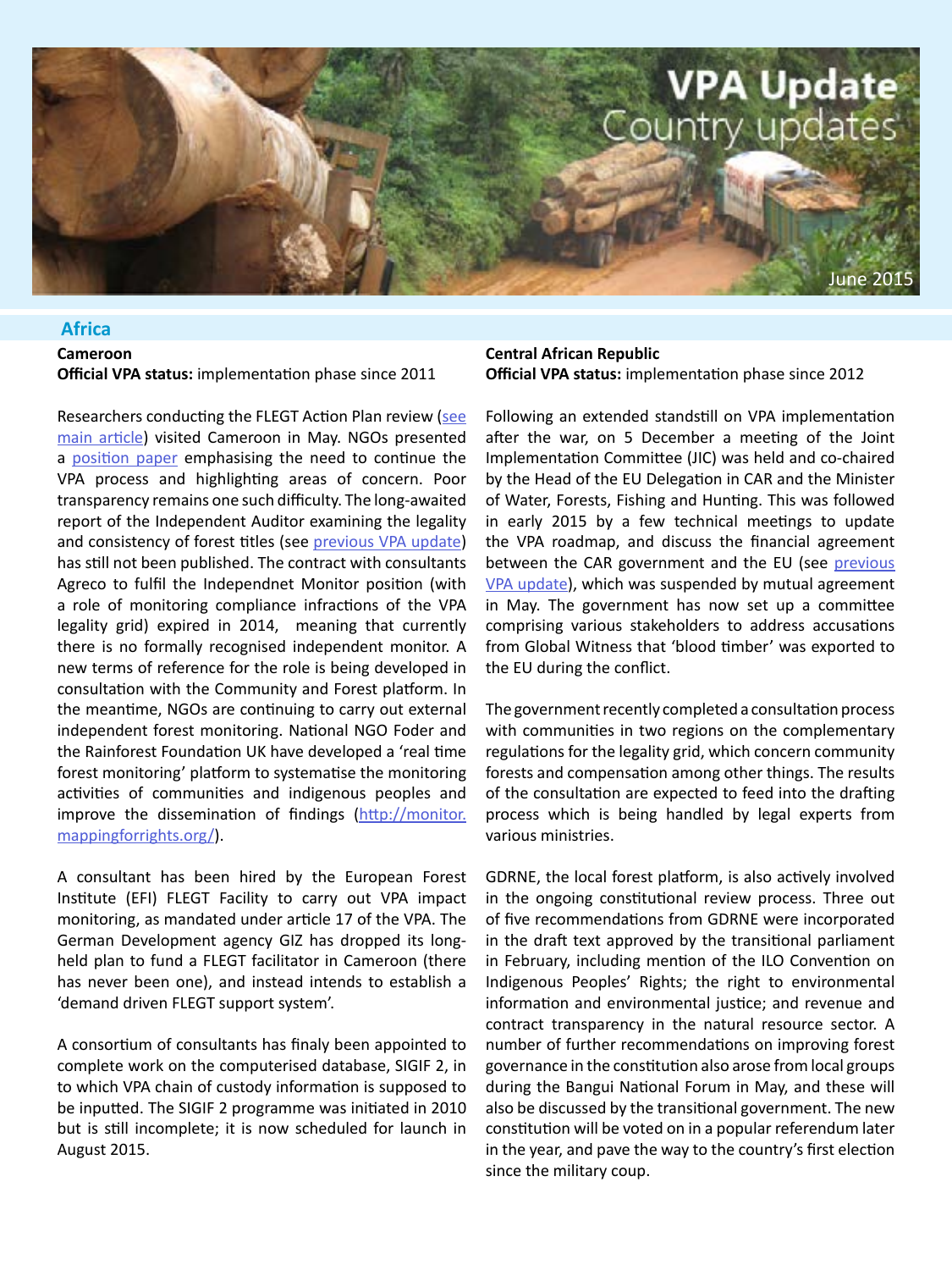## **Africa**

### **Cote d'Ivoire**

**Official VPA status:** in negotiation since 2013

Work to develop the social principles of the VPA legality grid was suspended in late 2014 to allow time for implementing regulations of the August 2014 Forest Code to be drafted. The process for drafting the implementing regulations is still being agreed, but work has re-commenced on the social principles of the VPA in any case. Representatives of the civil society platform are taking an active role in this.

In November, the civil society platform secured a commitment from the Forest Ministry that they would have a role in drafting the Forest Code implementing regulations, which would have been an historic first for participatory processes in Cote d'Ivoire. However at the beginning of 2015 the ministry reneged on this commitment and announced the regulations would be drafted by a cabinet of lawyers and forest technicians, without civil society representation. The cabinet will consult stakeholders over the course of its 45 days of work (to take place over a period of three months), but it is not yet clear what form these consultations will take. The civil society platform is now lobbying to ensure these consultations are open, participatory and meaningful.

A draft of the VPA communications strategy has been completed (with civil society input) and is awaiting validation by the negotiating committee. NGOs are also involved in drafting the transparency annexe and in identifying and analysing the scope and nature of the domestic timber market in Cote d'Ivoire.

#### **Gabon**

#### **Official VPA status:** in negotiation since 2010

The VPA negotiation process seems to have made some progress over the last months as testing has begun on the LAS, which is to be followed by a large consultation of all stakeholders. Work to further develop the LAS and the traceability system is ongoing. Although multi-stakeholder VPA bodies have met several times since the VPA process was officially re-launched in October 2014, as yet there have been no EU-Gabon meetings.

However it is of concern that the LAS being tested does not appear to take in to account new legislation, including the (regrettably non-participatory) ongoing forest law reform process and the controversial Sustainable Development

Law. The Sustainable Development Law remains a concern because of its inclusion of the flawed system of 'offsetting', the inclusion of which could harm communities (see [previous VPA update](http://www.fern.org/November2014FLEGTUpdate)), and set a dangerous precedent for the continent.

CSOs have made serious efforts to improve their participation and representation by reorganising the platform and nominating a platform coordinator.

#### **Ghana**

**Official VPA status:** implementation phase since 2010

An independent assessment of Ghana's LAS conducted in September 2014 found the system to be well advanced but not yet ready to deliver FLEGT licences. This was confirmed during the 8th technical session of the VPA Joint Monitoring & Review Mechanism (JMRM) in March 2015. The roll-out of the first FLEGT licenses has, for now, been postponed to early 2016.

Some of the problems identified by the independent assessment will be overcome by including small mills and small producers in the wood tracking system. Other major issues include the conversion of certain concessions to Timber Utilisation Contracts; the development of forest management plans; and the treatment of 'Ministerial Permits', which were not considered eligible for FLEGT licensing during the negotiations as they were considered a 'loophole' which would allow logging companies to escape the much stricter requirements of other types of leases. The Minister for Lands and Natural Resources is pushing to amend the VPA Legality Definition to include ministerial permits and changing the current law to develop guidelines for them. CSOs are strongly opposed to this, and are considering seeking a legal interpretation from the Ghanaian courts.

In response to the independent assessment of the LAS, the civil society platform has decided to focus on ensuring that equitable and well implemented Social Responsibility Agreements (SRAs) are a key element of VPA implementation.

To that end, they will collaborate with the Forestry Commission to review the SRA guidelines, develop an SRA compliance checklist, and build a database of all SRAs in Ghana. Several NGOs, including Civic Response, have made extensive efforts to raise local communities' awareness of legality standards for timber production, and capacity to tackle forest infractions. This has now become very important as the delivery of the first FLEGT licenses in Ghana draws near.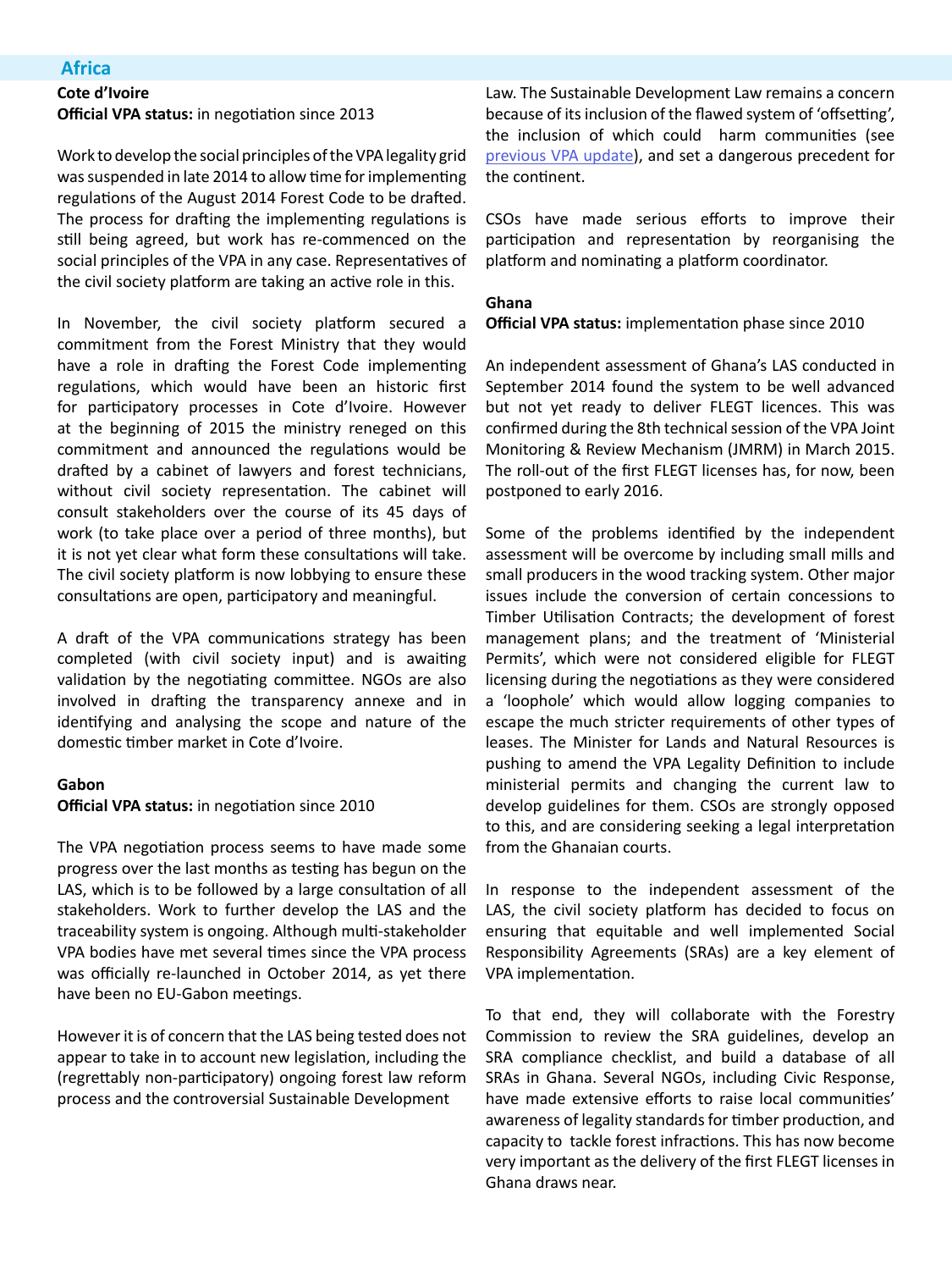### **Africa**

# **Liberia**

**Official VPA status:** implementation phase since 2013

With the Ebola crisis now contained in Liberia, the CSOs which continued to support communities throughout the crisis are reverting back to other challenges. VPA implementation is moving ahead, strongly supported by local CSOs and communities organised through Community Forest Development Committees (CFDCs).

The government's 2014/2015 budget includes US\$1 million for CFDCs, in partial payment of the US\$ 1.4 million owed by the government and successfully claimed by communities through the VPA process (see previous VPA update). However, instead of transferring the funds to the National Benefit Sharing Trust Board, the money has been allocated to the Ministry of Internal Affairs, causing more delay in payment.

The Forestry Development Authority (FDA) is strengthening its position to start acting as a true regulator, but needs more time and new staff to do so effectively. At the request of CSOs, the FDA has committed to not issue any more Community Forest Management Agreements (CFMAs) until the Community Rights Law and the Public Procurement and Concession Act have been harmonised. A committee, chaired by the NGO coalition is now addressing this harmonisation.

A set of six new VPA related regulations have been vetted and once validated they will further strengthen forest governance in Liberia. Another six additional regulations are in the pipeline and currently undergoing stakeholders consultations, including a regulation for Private Use Permits (see previous VPA updates).

The Program Concept Note (PCN) which is the implementation document for the Norway-Liberia agreement (see previous VPA update), is likely to be finalised soon with the World Bank, triggering the release of the first US\$70 million. However the World Bank has also come up with a worrying roadmap for biodiversity offsetting in Liberia's mining sector ([see this briefing note](http://www.fern.org/biodiversity-offsetting) for major concerns about biodiversity offsetting). Rather than focusing on offsetting, the mining industry should focus on properly paying for the right to mine, as [a new](http://www.sdiliberia.org/sites/default/files/publications/Poverty in the midst of plenty.pdf) [report by SDI](http://www.sdiliberia.org/sites/default/files/publications/Poverty in the midst of plenty.pdf) clearly shows. The report recommends policy changes which Liberia must adopt in order to address post-Ebola challenges in health, education and infrastructure, including maximising Liberia's income from the extraction of its iron ore and distributing mining revenues equitably.

The largest threat to forests remains palm oil, with some communities protesting while others hand over their land to palm oil companies, often because they don't see any alternative. If and when the new Land Rights Act is adopted, expected by the last quarter of this year, communities outside the existing concession areas will have the statutory rights to their land and, if they decide to rent out their land, will be able to demand proper income from it.

#### **Republic of Congo**

**Official VPA status:** implementation phase since 2013

Implementation of the VPA in the Republic of Congo has shown encouraging signs of progress recently. A final agreement on the development of the LAS funded by the EU was signed and an independent auditor was recruited; to commence work in September 2015. The long overdue Joint Implementation Committee (JIC) meeting was held on 6-7 May in Brazzaville. This was only the second JIC meeting since the VPA was signed and many issues had to be dealt with including assessing progress and agreeing priorities for 2015.

Local CSOs continue to actively participate in the forest legal reform and in the work of VPA structures. In January, the forest platform PGDF organised a press conference to present their evaluation of the VPA process and a position paper on community forestry. While civil society participation has been adequate, PGDF regrets that little information is trickling down to forest communities and that the forest legal reform has stalled. CSOs hope that the draft new forest law will be submitted to the government in the first half of 2015, and that information dissemination and capacity building activities will be given more attention, as announced at the JIC meeting. With support from ClientEarth, PGDF launched consultations with communities in forest regions about which rights issues the new forest implementing decrees should address. The consultation ended in May and will shape the platform's input into the work of the national drafting committee as well as future advocacy work including with parliamentarians.

The REDD+ process is picking up steam. Congo's draft REDD+ strategy was presented and discussed with all stakeholders and the government's study on the national implementation framework for REDD+ is being finalised. The Congolese government published its Forest Carbon Partnership Facility (FCPF) midterm evaluation which could potentially trigger significant additional funding for REDD+ readiness preparations. Members of the civil society platform CACO REDD are asking that the REDD+ process be more inclusive and transparent, and for stronger linkages between the VPA and REDD+ to ensure policy coherence and build on governance gains brought by the VPA.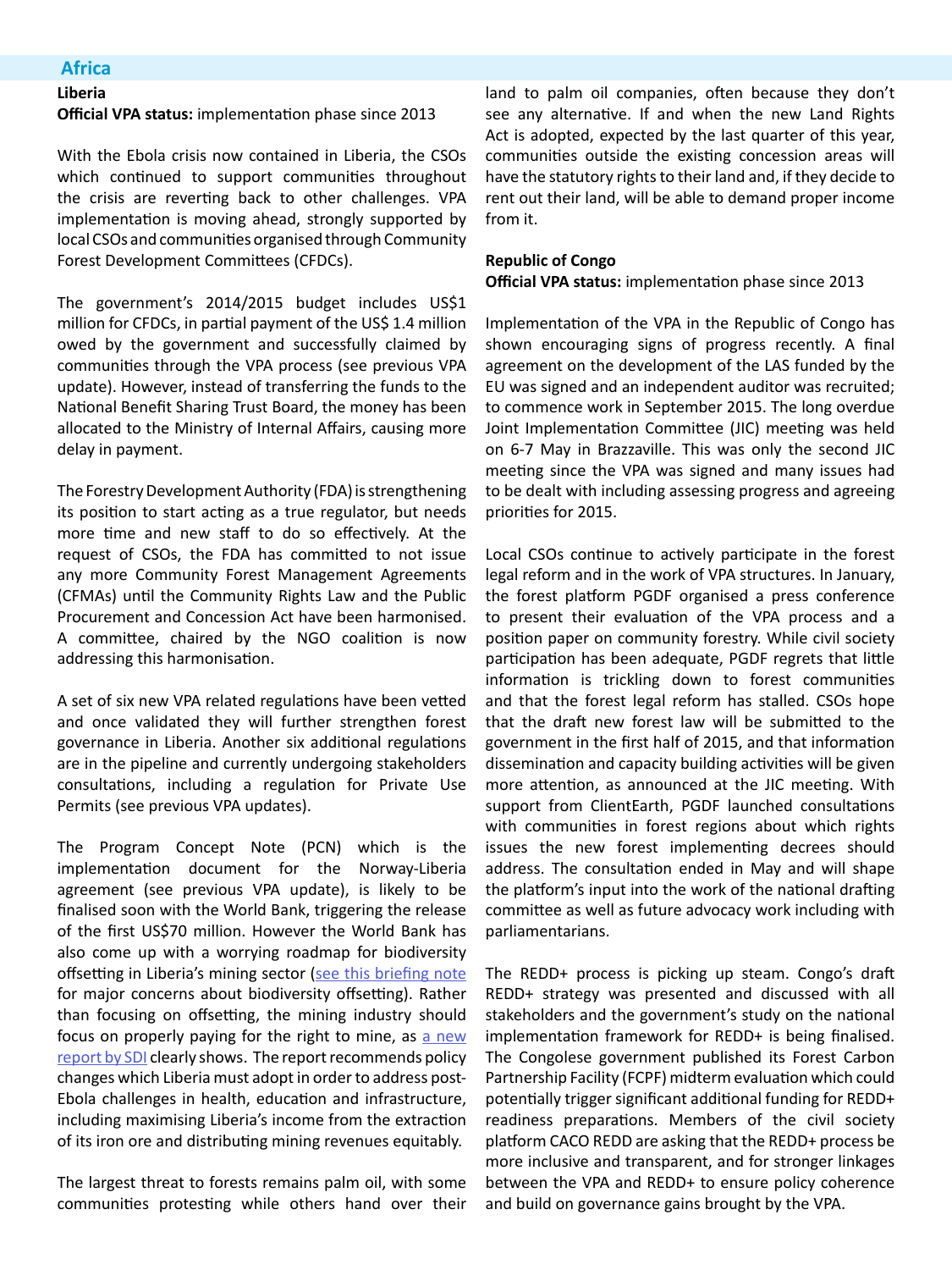### **Americas**

### **Guyana**

**Official VPA status:** in negotiation since 2012

The early months of 2015 saw a positive move towards dialogue between indigenous villages and the Guyana Forestry Commission (GFC) (compared with the noninclusive and opaque process reported in previous VPA updates). The Amerindian Peoples Association (APA) organised a seminar in the capital Georgetown to facilitate discussions on key elements for the Guyana Legality Definition and LAS. Representatives from indigenous communities, indigenous NGOs, other social and environmental organisations and relevant government agencies, including the GFC all participated and land tenure issues were publically discussed for the first time in the context of the VPA process. The indigenous representatives presented a joint statement at the closing of the seminar calling for their customary land claims to be addressed and their free, prior and informed consent (FPIC) to be obtained, in accordance with applicable international human rights standards, before any timber concession can be considered 'legal' under a VPA.

However increased dialogue has not yet translated into a change of government behaviour. The third draft of the legality definition (March 2015), does not incorporate provisions to ensure recognition of customary land rights and FPIC, and the government continues to argue that land issues do not constitute 'forest-based concerns' and therefore cannot be addressed within the VPA process. Indigenous communities, APA and NGOs in the EU will therefore continue to argue that respect for customary land rights and FPIC are vital components of any credible LAS.

In April 2015 the third formal negotiation session was held, resulting in a revised roadmap for concluding negotiations in 2016. In succeeding stakeholder meetings, GFC has stated that the signing should happen by March 2016, which seems an unrealistic timeframe given that the requirements for a meaningful consultation process have still not been fulfilled - the Communication and Consultation Strategy has not even been finalised.

On 16 May Guyana swore in a new President, David A Granger. His appointment is the result of an election in which a coalition of five political parties, including President Granger's APNU party, defeated the ruling 'Peoples Progressive Party' which had governed since 1992.

# **Honduras**

**Official VPA status:** in negotiation since 2013

The third round of formal VPA negotiations were held in January 2015, with a focus on three key areas; timber legality definition, products covered by the agreement, and the principles and criteria of the LAS. Nineteen timber products were identified as within the scope of the VPA, which will apply to the current export market, the domestic market, and 'potential markets' of the future.

Honduras' definition of legal timber recognises the role of indigenous peoples and Afro-Honduran people in good forest governance, while the legality matrices include guarantees for the legal security of communities' land tenure, security of forest-based livelihoods, and guarantees for the rights of indigenous, Afro-Honduran and settled communities in public forest lands. CSOs regard this as satisfactory progress, and are pleased with the broad participation and open dialogue that has characterised the process so far. The concerns and proposals presented by civil society during consultation workshops have been reflected in the impressive legality matrices. CSOs are now working to improve the texts further, and are looking forward to developing a proposal for robust LAS mechanisms. There is cautious optimism that, if the Government of Honduras maintains its open position and political will to continue with the VPA, the process could have a significant positive effect on forest governance in the country.

### **Asia**

#### **Indonesia**

**Official VPA status:** implementation phase since 2014

Indonesia's Ministry of Environment and Forests has been forced to release information about commercial forest activities, following a six-month trial brought by the NGO Forest Watch Indonesia (FWI). The ruling, handed down by the country's "Central Information Commission," requires the ministry to provide details about logging permits and commercial logging plans, which is stipulated as information that must be made available under Indonesia's LAS (called the SVLK in Indonesia). See [this month's Forest](http://this month’s Forest Watch) [Watch](http://this month’s Forest Watch) for the full story.

An evaluation of how well Indonesia's LAS is functioning is under way - this is a requirement under the VPA (Annex VI). Late last year Indonesia and the EU held the first JIC meeting since the VPA was ratified in April 2014. The JIC endorsed a joint communication strategy and agreed to establish a secretariat to put it in to practice. and technical